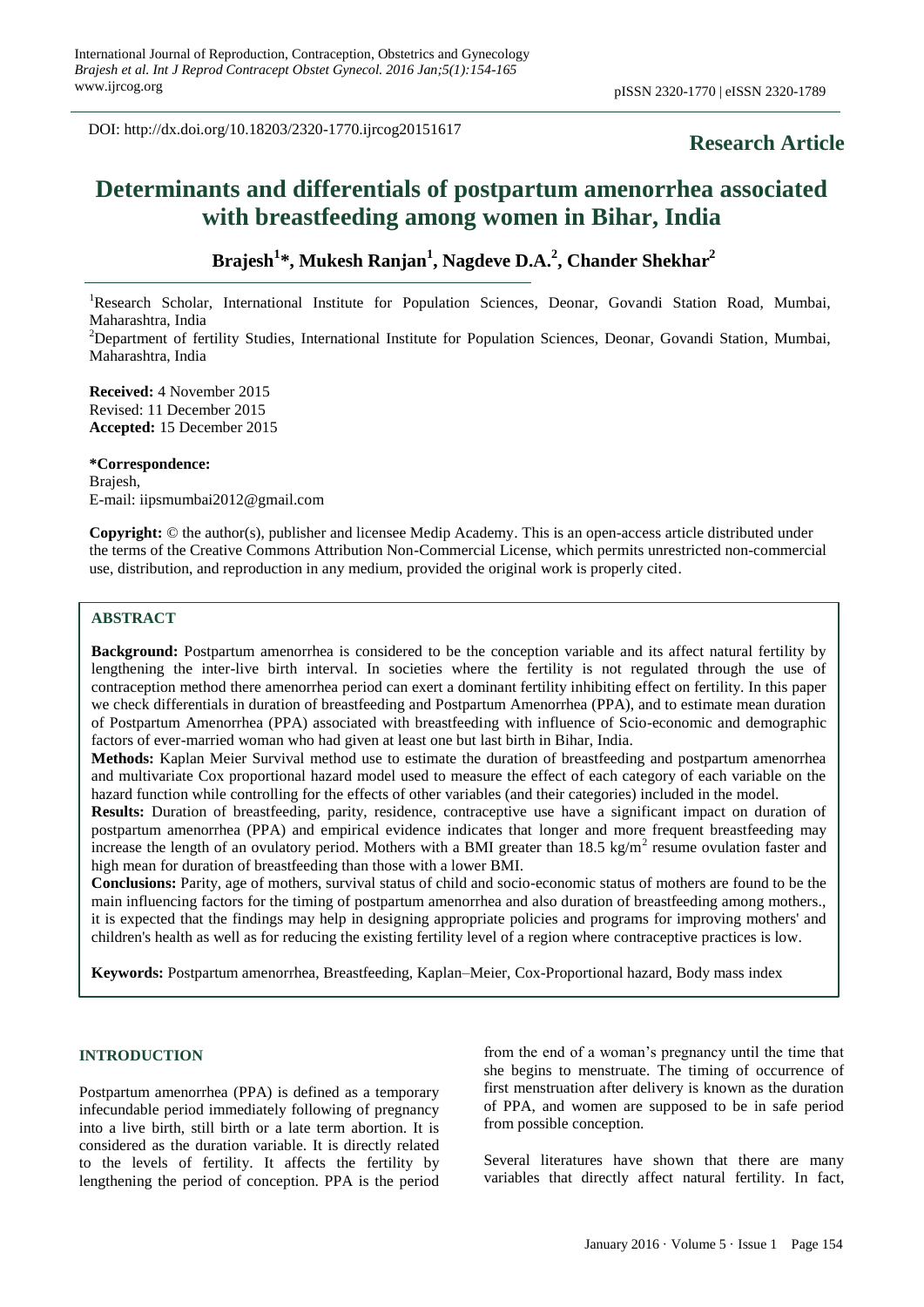Davis and Blake (1956) pointed out eleven key variables, and these variables are categorized into three main headings as intercourse, conception, and gestation variables.<sup>1</sup> These variables are known as intermediate variables that affect natural fertility. The other associated variables such as biomedical, demographic and socioeconomic factors are termed as explanatory variables. These variables also influence fertility through the route of intermediate variables. It is one of the main proximate determinants of fertility that affect natural fertility directly. PPA variable is considered to be the conception variable, affect natural fertility by lengthening the inter-live birth interval.<sup>2,3</sup>

There are different societies where fertility is not regulated through the use of contraception; amenorrhea period can exert a dominant fertility inhibiting effect since a large number of women's reproductive life span spent in an amenorrhea state. Some empirical evidences also have argued that PPA period is positively associated with age of mother and her parity. It is well-established fact that education of mothers shows an inverse association on the duration of postpartum amenorrhea. Undernourished nursing mothers were found to have a longer duration of postpartum amenorrhea relative to better nourished mothers (Nath, Goswami, 1996).<sup>4</sup> PPA period also largely varied according to caste/ethnicity, residential status, as well as socio-economic status. Studies further argued a secular declining trend in amenorrhea period over time. However, the amenorrhea duration varied within and between the populations pertaining to the characteristics of mother and her child. It is obvious fact that PPA is becoming an important variable to study the fertility behavior and mothers' health status in the society especially among women in the higher fertility experienced populations. However, many mechanisms by which breastfeeding behavior and other factors produce variability in the length of an ovulatory period, and thus in the resumption of menses across populations as well as within a population in different social and cultural groups, remain either unspecified or unknown. They are probably associated with biological characteristics and specific social structures and implicit or explicit social norms.

According to some studies the length of PPA was shorter for Muslim than that of Hindu mothers. The duration of breastfeeding and PPA seems to be the most significant variable in explaining the resumption of menses among Bihar's women. Although the relationship between breastfeeding and amenorrhea depends heavily on the frequency of nursing, factors such as parity, use of contraception, standard of living , age of mother, child survival status, partner's education and occupation, caste, religion, region, birth interval, mother occupation and especially women's education also play an important role in the return of menses.

This procedure will allow us to address the problem of confounding influences of social, demographic and biological factors in the mechanisms underlying postpartum infertility, and to capture the heterogeneity of women's behavior about breastfeeding (Islam & Islam, 1993)5. Therefore a comprehensive study is needed to document such issues where a high fertility experience is a natural phenomenon in the society. Since, Bihar has experienced higher fertility as compared to the other states of India. Therefore, the present study has undertaken to investigate the determinants and differentials of amenorrhea and its association with breastfeeding in Bihar.

# *Review of literature*

Davis and Blake (1956) identified eleven intermediate variables from which all these factors affect to human fertility directly.<sup>1</sup> These eleven intermediate variables are based on the different socio-economic, biological and demographical factors. These intermediate variables grouped into three categories: intercourse variables, conception variables and gestation variables. From the 11 intermediate variables given by Davis and Blake, later on Henry, L (1961) describes about the influence of breastfeeding on fertility or equivalently to fact that the postpartum amenorrhea depends on the breastfeeding.<sup>6</sup> Among several proximate determinants of fertility, PPA is one of the proximate determinants of fertility which directly affect to natural fertility (Bongaarts, 1978).<sup>7</sup> Henry identified four inhibiting intermediate variables i.e. postpartum infecundable period, waiting time to conception, intrauterine mortality, and permanent mortality. Therefore the societies where the use of contraception is not prevalent, the duration of PPA plays important roles in reducing fertility by increasing inter live birth interval (Potter et al., 1965).<sup>9</sup> However this relationship was emphasized Henry and later by Bongaarts in (1978). 7

Bongaarts in 1978 and 1983, described these intermediate variables by Davis and Blake in 1956 and Henry in 1953 and 1961 into eight basic factors called proximate determinants.<sup>1,6-8</sup> So, the actual fertility changes in any society are more frequently due to four factors, proportion of married women, effectiveness of contraception, induced abortion, and duration of postpartum infecundity.<sup>8</sup> Some studies have shown that the duration of PPA has been positively related with the nutritional status of women,  $10,11$  a lot of research has been done to assess the fertility inhibiting effects of PPA by exploring the relationship between the length of PPA and duration of breastfeeding,<sup>11,12</sup> and frequency of breastfeeding have a strong impact on the duration of postpartum amenorrhea. 1,3,12-14

# *Statement of the problem*

Bihar contributes 9% of total population in India (Census, 2011).<sup>17</sup> Half of the women in the state are under nourished as 50% of women are having normal body mass index with BMI mean (19.4). Another important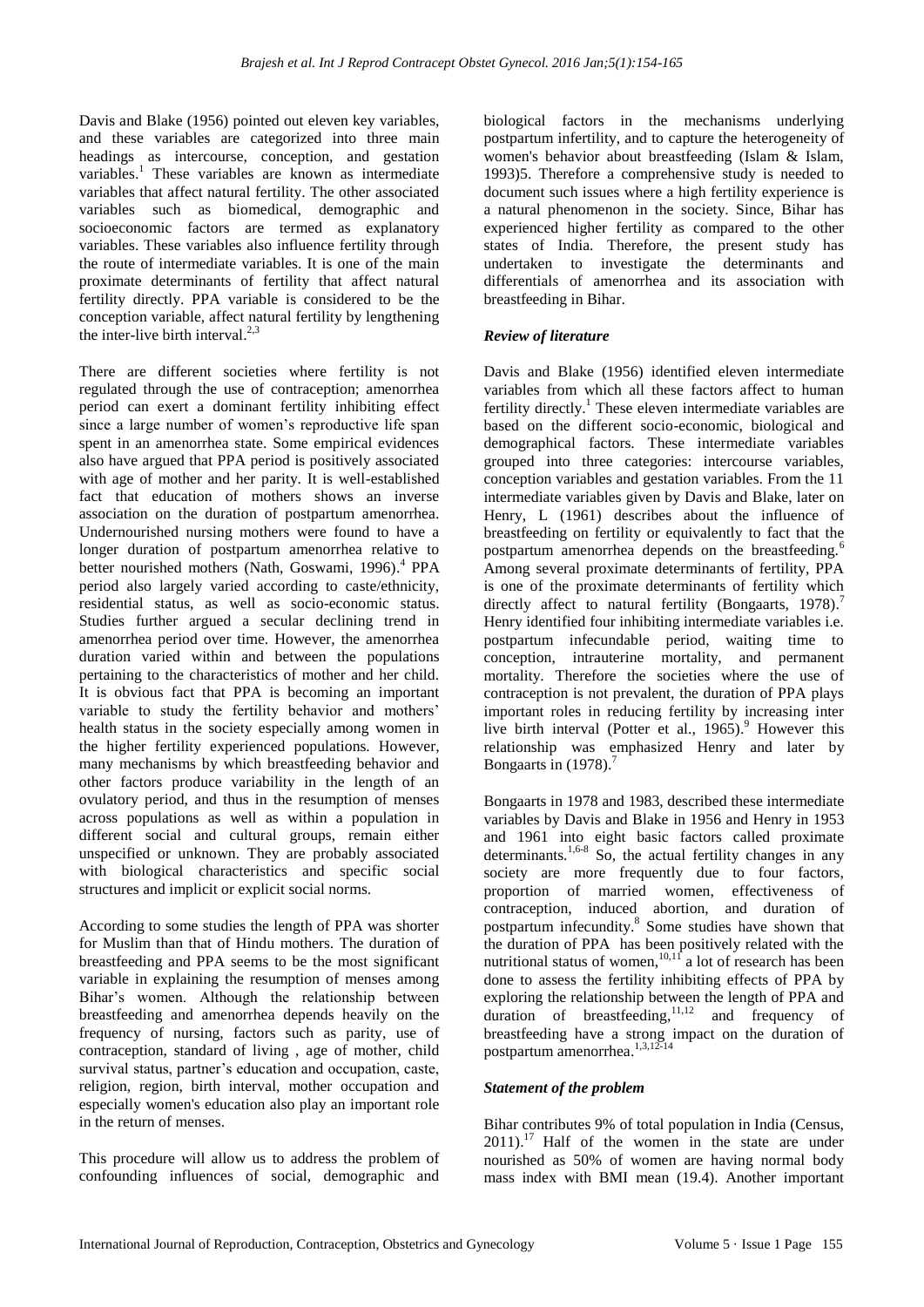factor is prevalence of contraceptive use (34.1%) in Bihar which has third low Couple Protection Rate (CPR) and total fertility rate is very high as compared to other states in India. Therefore, it is imperative to study differentials of postpartum amenorrhea in a society where contraceptive use rate is very low. The PPA plays a vital role in controlling fertility by lengthening the inter-birth interval. According to the report of NFHS-3, the highest proportion (21%) of pregnancies did not result in a live birth in Bihar. In an attempt to understand this process and its demographic significance in a better way, the purpose of this study is to investigate the causal relationship between the length of postpartum amenorrhea and breastfeeding variables as well as other demographic and socioeconomic factors that could modify the pace of both postpartum amenorrhea and breastfeeding. Therefore, present paper is undertaken with the following objectives;

- 1. To study the differentials in duration of breastfeeding and postpartum amenorrhea in Bihar.
- 2. To examine the socio-economic and demographic factors determining duration of breastfeeding in relation to some characteristics of mother and child by current status in Bihar.
- 3. To investigate the socio- demographic factors influencing the duration of postpartum amenorrhea in Bihar.

# *Data source*

The analysis of data has been done from National Family Health Survey (NFHS-3) which was carried out during 2005-2006.<sup>15</sup> The ever-married woman who had given at least one but last birth were selected for this study. The selected sample had 9502 women respondents; out of the selected sample 3818 ever-married woman who had given at least one but last birth in Bihar are selected in this study. The selected sample consists of 2316 evermarried woman in rural areas and 1520 ever-married woman in urban areas. The NFHS-3 has collected information on fertility related aspects such as duration of breastfeeding and duration of postpartum amenorrhea from the ever married women. So, the information related to breastfeeding and amenorrhea is based on only current status of the women.

#### *Dependent variable*

The duration of post-partum amenorrhea (PPA) is considered as the dependent variable. The duration of PPA is measured in completed months and also the duration of amenorrhea is grouped in five categories i.e. intervals of 0-6, 7-12, 13-18, 19-24 and 25 months and above. We have taken duration of breastfeeding and postpartum amenorrhea as a dependent variable and all the covariate apply for both, in case of post-partum amenorrhea breastfeeding is taken as an independent variable.

#### *Independent variables*

The independent variables included in the analysis are grouped into socio-economic and demographic variables. Socio-economic variables include place of residence, education of mother, caste/ethnicity, and religion, working status of mother, standard of living and body mass index of women. Demographic variables includes age at first marriage, age of mother at the birth of first child, current age of mother, breastfeeding duration in months, duration of breastfeeding, parity of mother, survival status of child (child loss by the mother), sex of child, delivery status, and use of contraception.

# **METHODS**

Mean duration of postpartum amenorrhea (PPA) and breastfeeding by Kaplan-Meier survival method

Subjects were asked about their duration of postpartum amenorrhea in months. Women reporting continuance of amenorrhea on the date of interview were considered censored cases and their durations of PPA (between last delivery and survey date) were recorded and treated as censored data. Censored observation for which we have no information or observation is not known for such women. It was not known when they would resume ovulation in future after the survey date. Subjects with censored data contribute valuable information and they should not be omitted from the analysis. Survival analysis is statistical technique useful for this data. There is procedure of survival analysis, viz. follow-up Kaplan-Meier (KM) procedure.

The Kaplan-Meier survival analysis procedure does not rely on partitioning the observation period into smaller, time interval, rather it estimates conditional probabilities at each time point when an event occurs. There are three assumptions for this methodology. Firstly, at any time subjects who are censored have the same survival prospects as those who continue to be followed. Secondly, survival probabilities are the same for subjects recruited early and late in the study. Thirdly, the event happens at the time specified. So for study of duration of breastfeeding and postpartum amenorrhea we select Kaplan Meier estimate in Bihar, India.

# *Cox proportional hazard model*

Univariate hazard model analysis is used to offer a measure of the effect of each variable on the duration specific probabilities of the resumption of menstruation (hazard function) in the absence of the control for other variables included in the model. <sup>16</sup> A multivariate Cox proportional hazard model analysis is then undertaken to measure the effect of each category of each variable on the hazard function while controlling for the effects of other variables (and their categories) included in the model. Let us denote the risk of returning to menstruation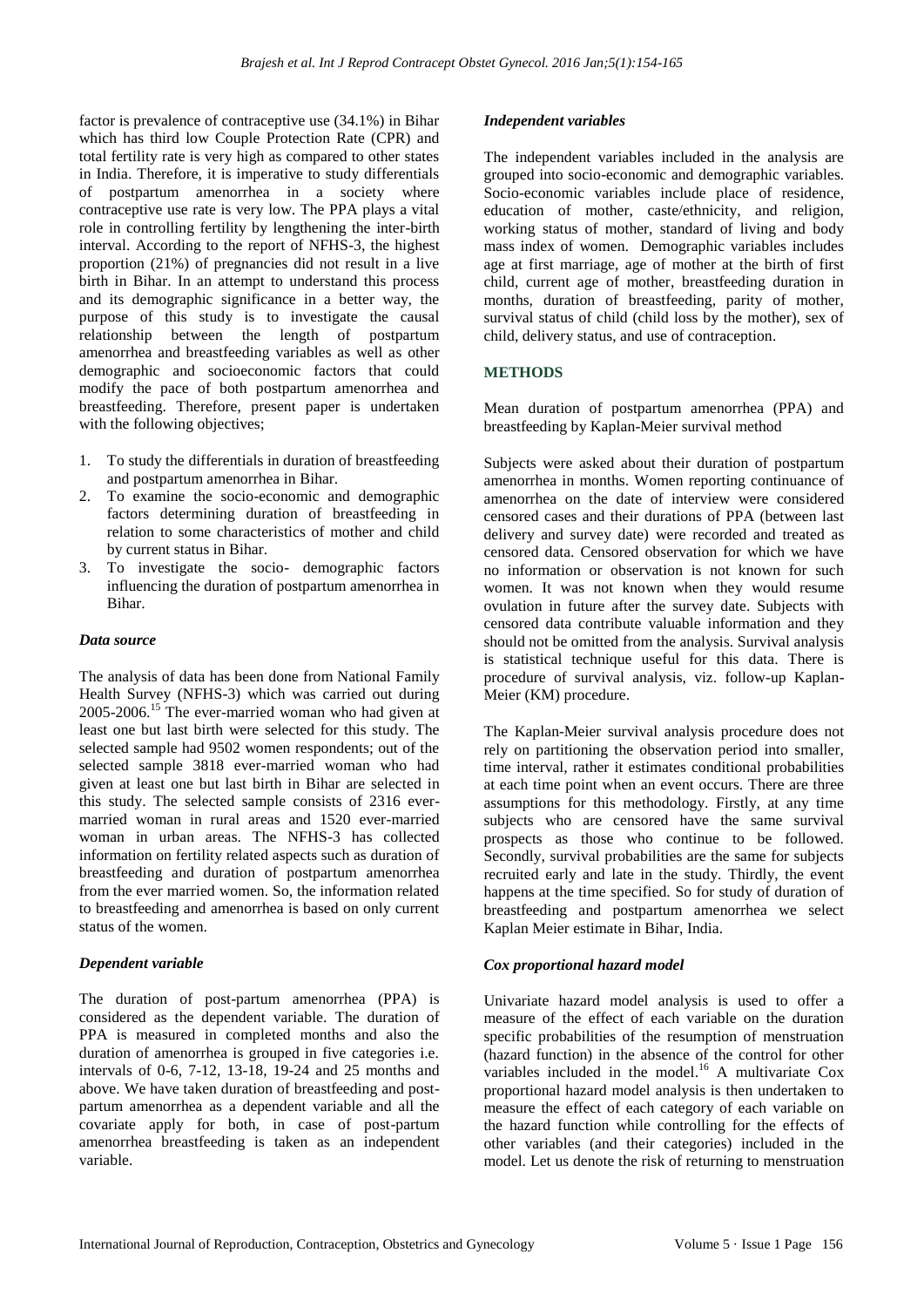by the equation under the Cox proportional hazard model is given below.

 $h(t) = h_0(t) \exp (\beta_1 x_1 + \beta_2 x_2 + \beta_3 x_3 + \beta_4 x_4 + \cdots + \beta_i x_i)$ 

Where,  $i=1, 2, 3, 4, \ldots, \ldots, \ldots, \ldots, \ldots, \ldots, \ldots$ 

Variable t denotes the duration (time) of the study variable.

h(t) is the hazard rate at which event occurs.

 $h<sub>0</sub>(t)$  is the baseline hazard function that varies only with t and for which no specific function is assumed, x is a vector of independent variables and β is a vector of regression parameters.

If ß>1 means that the covariate has the effect of raising the hazard rate.

If ß<1 then one has the opposite effect.

If  $\beta = 1$  then it is neutral and exerts no effect.

# *Statistical hypothesis*

 $H_0$ : There is not influence of covariate on duration of breastfeeding and postpartum amenorrhea.

 $H_1$ : The covariate influence on duration of postpartum amenorrhea and breastfeeding.

# **RESULTS**

The socio-economic, demographic and breastfeeding Bihar is presented in Table1. It can be seen from table that around two-thirds (65%) of women had never use any contraceptive method. Majority of women (65%) had continued breastfeeding for 0-5 months. However around 10% of women continue breastfeeding for 6- 12 months. It is also observed that less than 15% of women were continuing. Most of the women (96%) delivered child normally whereas only 4% of women had caesarean delivery. The women were having more male child than female child.

The most of the women (84%) were from rural areas. Most of the women (83%) were belonging to Hindu religion and (17%) of the women were belonging to Muslim religion. Majority of the women (62%) were not educated and only 10% were primarily educated. More than one fourth of the women (26%) were secondary educated and only 2% of women were highly educated.

The age distribution of women shows that  $1/4<sup>th</sup>$  of women were below 19 years of age, 35% women were in age group of 20-29 years and 40% of women were in the age group of 30 years and above. Most of the women (95%) were less than 19 years of age and only 5% of women were in the age 19 years and above at the time of first marriage. More than half of the women (71%) were less than 19 years of age, 25% of the women were in 20-24 years of age and only 3% of women were in age 25 years and above at the time of age of first birth of child. Most of the women (81%) experienced postpartum amenorrhea of 0-6 months, 13% of women reported 7-12 months of amenorrhea, less than 4% of women reported 13-18 months of postpartum amenorrhea, only 2% of women reported 19-24 months of postpartum amenorrhea and only 1% of women reported more than 25 months of postpartum amenorrhea. Three-fourths of women (75%) have not experienced child loss, 17% of women reported 1 child loss and 9% of women reported 2 children loss. Majority of women (76%) were not working and only 24% of women were working in Bihar.

#### *Mean duration of breastfeeding of among women*

The mean survival for breastfeeding of women by selected background characteristics who are continuing breastfeeding by duration of breastfeeding in Bihar is given in Table 2. The mean for duration of breastfeeding by the parity of women decreases from the low parity to high parity of the women (in case of parity one, mean is 22 months, median 24 months; parity 2, mean 21 months, median 18 months, parity 3-4, mean 18 months, median 19 months and parity 5 and above mean 16 months). The mean and median duration of breastfeeding is decreasing with increasing parity. By the Log rank test the association between the duration of breastfeeding and parity of women is highly significance ( $\gamma$ 2 = 60.622, P<0.01). By the wealth index of women the mean survival time are decreasing. The women belonging to poorest, poorer and middle are having high mean for survival time as compared to richer and richest women but it is decreasing with increasing wealth quintile. The women who have normal or less body mass index have high mean for survival time (12 months) as compared to women who have more than normal body mass index (15 months).

To assess the pattern of breastfeeding, mean for survival time and survival curves were built by the Kaplan-Meier method for breastfeeding. Figure 1 shows the survival curve for duration of breastfeeding of women, according to parity of women.

The figure shows that survival function of breastfeeding by the parity of women, duration of breastfeeding decreased substantially up to 24 months, afterwards the function decreased steadily. This is indicative that older mothers with higher parity have had higher chance of survival or larger duration of breastfeeding than younger mothers others with having lower parity. The curve is slightly decreasing according to duration of breastfeeding.

Figure 2 presents the survival curve by the body mass index of women which shows the chance of survival duration of breastfeeding. It is higher in case of those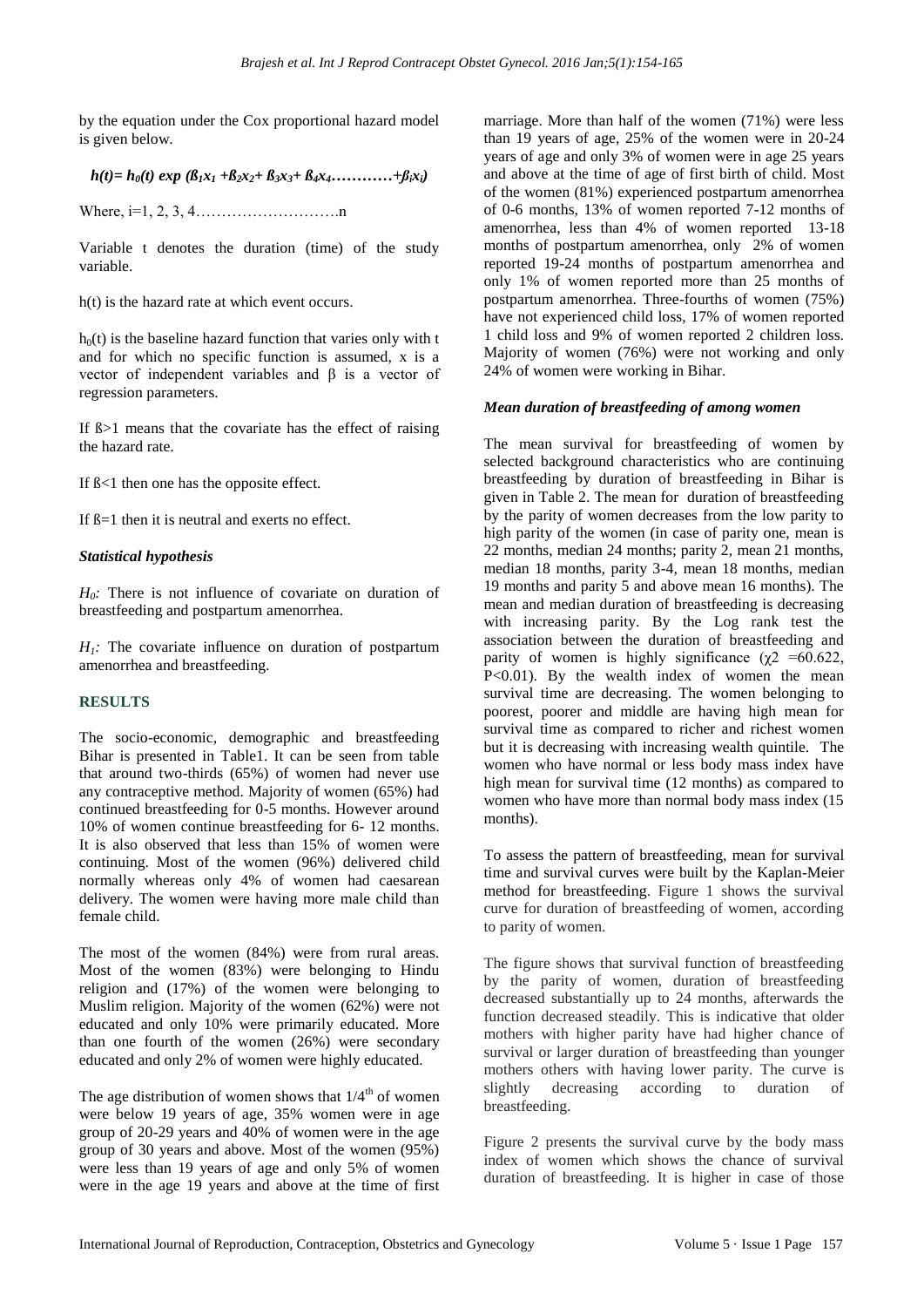women who are belonging to less than normal or normal body mass index and survival duration of breastfeeding are low in case of women who have more than normal body mass index.

Figure 3 depicts the survival curve of experience of child loss by mothers. It indicates that there are higher chances of breastfeeding in case of those women who had lost their child as compared to those women who have no child loss experience.

# **Table 1: Percent distribution of ever married women who had last but at least one child by some selected background characteristics of women and child in Bihar, India 2005-2006.**

| <b>Background characteristics</b> | No. of<br>women | <b>Percent</b>   | <b>Background characteristics</b> | No. of women   | <b>Percent</b>   |
|-----------------------------------|-----------------|------------------|-----------------------------------|----------------|------------------|
| <b>Contraceptive use</b>          |                 |                  | Age of mother                     |                |                  |
| Not use                           | 2352            | 64.5             | $<$ 19 years                      | 923            | 24.8             |
| Use                               | 1466            | 35.5             | $20-24$ years                     | 703            | 17.9             |
| Duration of breastfeeding         |                 |                  | $25-29$ years                     | 634            | 16.7             |
| $0-5$ months                      | 2584            | 64.6             | 30 years and above                | 1558           | 40.6             |
| 6-12 months                       | 342             | 10.0             | Age of first marriage             |                |                  |
| $13-24$ months                    | 525             | 14.9             | $<$ 19 years                      | 2910           | 94.9             |
| 25 months and above               | 367             | 10.6             | $20-24$ years                     | 223            | 4.6              |
| Parity of women                   |                 |                  | $25-29$ years                     | 25             | 0.4              |
| Parity 1                          | 416             | 15.2             | 30 years and above                | $\overline{2}$ | $\overline{0.1}$ |
| parity2                           | 500             | 18.2             | Age at first birth                |                |                  |
| Parity 3-4                        | 927             | 33.8             | $<$ 19 years                      | 1889           | 71.5             |
| parity 5 and above                | 900             | 32.8             | $20-24$ years                     | 749            | 25.3             |
| Delivery status                   |                 |                  | $25-29$ years                     | 92             | 2.7              |
| Normal                            | 1472            | 96.3             | 30 years and above                | 13             | 0.5              |
| Caesarean                         | 77              | $\overline{3.7}$ | Postpartum amenorrhea             |                |                  |
| Sex of child                      |                 |                  | $0-6$ months                      | 3170           | 80.5             |
| Male                              | 1539            | 56.1             | 7-12 months                       | 421            | 12.7             |
| Female                            | 1204            | 43.9             | $13-18$ months                    | 121            | $\overline{3.6}$ |
| Residence                         |                 |                  | 19-24 months<br>63                |                | 1.8              |
| Urban                             | 1502            | 16.1             | 25 months and above               | 43             | 1.4              |
| Rural                             | 2316            | 83.9             | Child loss                        |                |                  |
| Religion                          |                 |                  | No loss<br>2990                   |                | 74.7             |
| Hindu                             | 3129            | 82.6             | One loss                          | 586            | 16.6             |
| <b>Muslim</b>                     | 678             | 17.3             | Two plus child loss               | 312            | 8.8              |
| Others                            | 11              | 0.1              | Working condition                 |                |                  |
| <b>Education</b> level            |                 |                  | Not working<br>3018               |                | 76.5             |
| No education                      | 2097            | 62.1             | Working                           | 800            | 23.5             |
| Primary                           | 362             | 10.0             | Body mass index                   |                |                  |
| Secondary                         | 1184            | 25.5             | $\epsilon = 18.5 \text{ kg/m}^2$  | 1985           | 85.2             |
| Higher                            | 175             | 2.4              | $> 18.5$ kg/m <sup>2</sup>        | 346            | 14.8             |
| Wealth Index                      |                 |                  |                                   |                |                  |
| Poorest                           | 803             | 26.2             |                                   |                |                  |
| Poorer                            | 907             | 28.8             |                                   |                |                  |
| Middle                            | 651             | 18.4             |                                   |                |                  |
| Richer                            | 715             | 16               |                                   |                |                  |
| Richest                           | 742             | 10.7             |                                   |                |                  |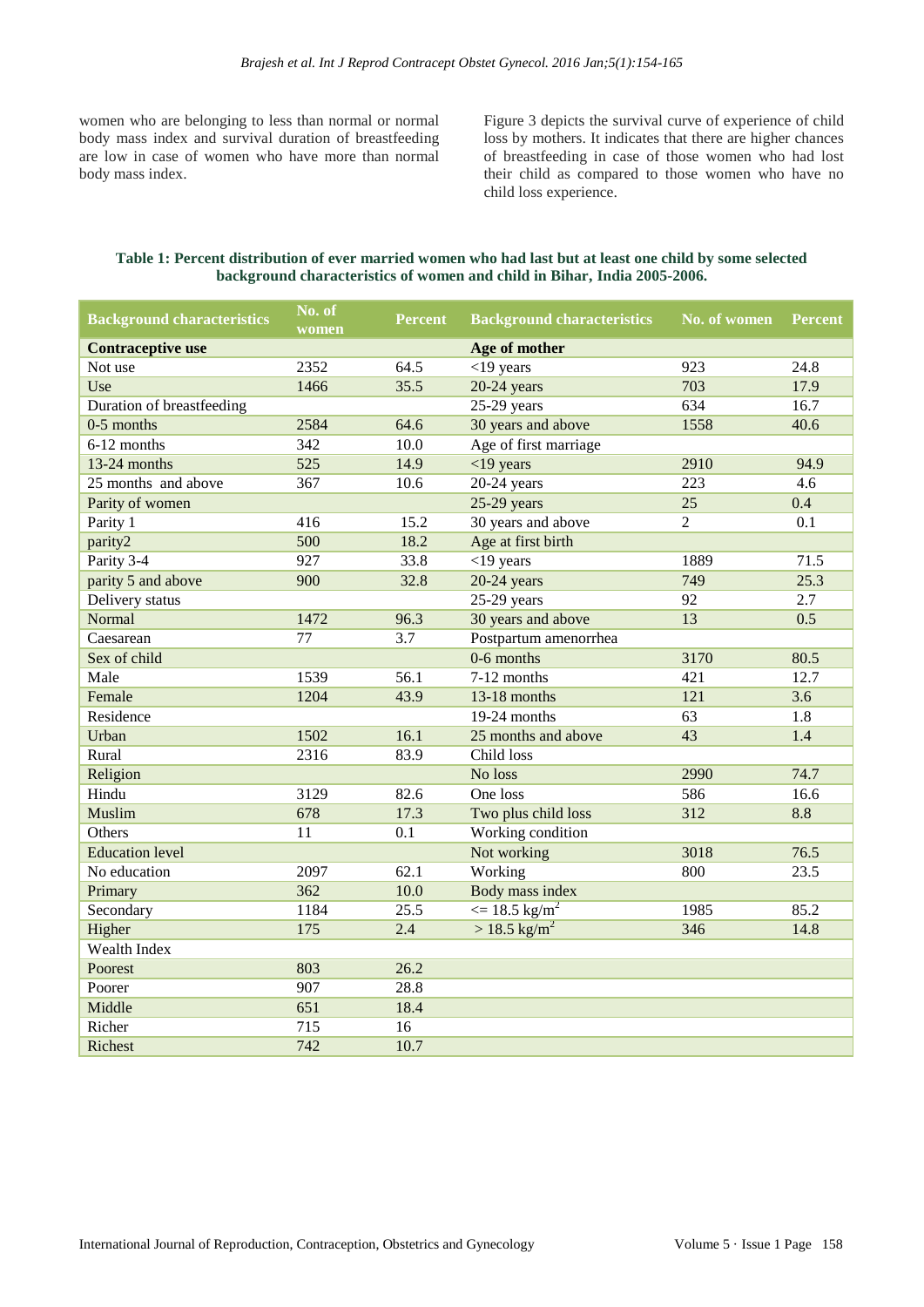| Table 2: Survival mean of breastfeeding of women by selected background characteristics who are continuing |  |
|------------------------------------------------------------------------------------------------------------|--|
| breastfeeding by duration of breastfeeding, Bihar, India 2005-2006.                                        |  |

|                                     |          | <b>Mean duration of Breastfeeding</b> |                                  |
|-------------------------------------|----------|---------------------------------------|----------------------------------|
|                                     | Estimate | 95% Confidence Interval               |                                  |
| Parity of women                     |          |                                       |                                  |
| Parity 1                            | 21.934   | $(19.928 - 23.939)$                   | Log Rank (Mantel-Cox)            |
| Parity 2                            | 20.943   | $(18.551 - 23.336)$                   | (overall comparison)             |
| Parity 3-4                          | 17.929   | $(16.221 - 19.638)$                   | $(\gamma 2 = 60.622, p < 0.001)$ |
| $\ge$ Parity 5                      | 15.619   | $(14.087 - 17.152)$                   |                                  |
| <b>Wealth Index</b>                 |          |                                       |                                  |
| Poorest                             | 20.21    | $(18.188 - 22.239)$                   | Log Rank (Mantel-Cox)            |
| Poorer                              | 16.56    | $(14.915 - 18.208)$                   | (overall comparison)             |
| Middle                              | 14.24    | $(12.423 - 16.066)$                   | $(\chi 2 = 231.362, p < .001)$   |
| Richer                              | 8.955    | $(7.659 - 10.251)$                    |                                  |
| Richest                             | 5.783    | $(4.787 - 6.779)$                     |                                  |
| <b>Body Mass Index</b>              |          |                                       | Log Rank (Mantel-Cox)            |
| $\epsilon = 18.5$ kg/m <sup>2</sup> | 12.077   | $(11.163 - 12.991)$                   | (overall comparison)             |
| $>18.5$ kg/m <sup>2</sup>           | 15.805   | $(14.291 - 16.291)$                   | $(\gamma 2 = 23.965, p < .001)$  |







**Figure 2: Survival functions for women who are continuing breastfeeding at different level of body mass index, Bihar, India 2005-2006.**



#### **Figure 3: Survival functions for women who are continuing breastfeeding by survival status of child, Bihar, India 2005-2006.**

# *Mean duration of postpartum amenorrhea (PPA)*

The mean survival of postpartum amenorrhea by different months of breastfeeding according to Kaplan Meier, in Bihar, India is shown in Table 3.

It is found that the duration of postpartum amenorrhea is increasing but fluctuating by the different interval of breastfeeding. There is no effect on postpartum amenorrhea interval of breastfeeding less than 3 months. The postpartum amenorrhea period increases with duration of breastfeeding from 4-6 months to 25 months and above. Women who had breastfeed 4 to 6 months, their survival mean duration time is less than 9 months. The survival functions also decrease rapidly over time. Women who had breastfeed their children for lower duration of breastfeeding has the faster resumption of menstruation during the first six months, subsequent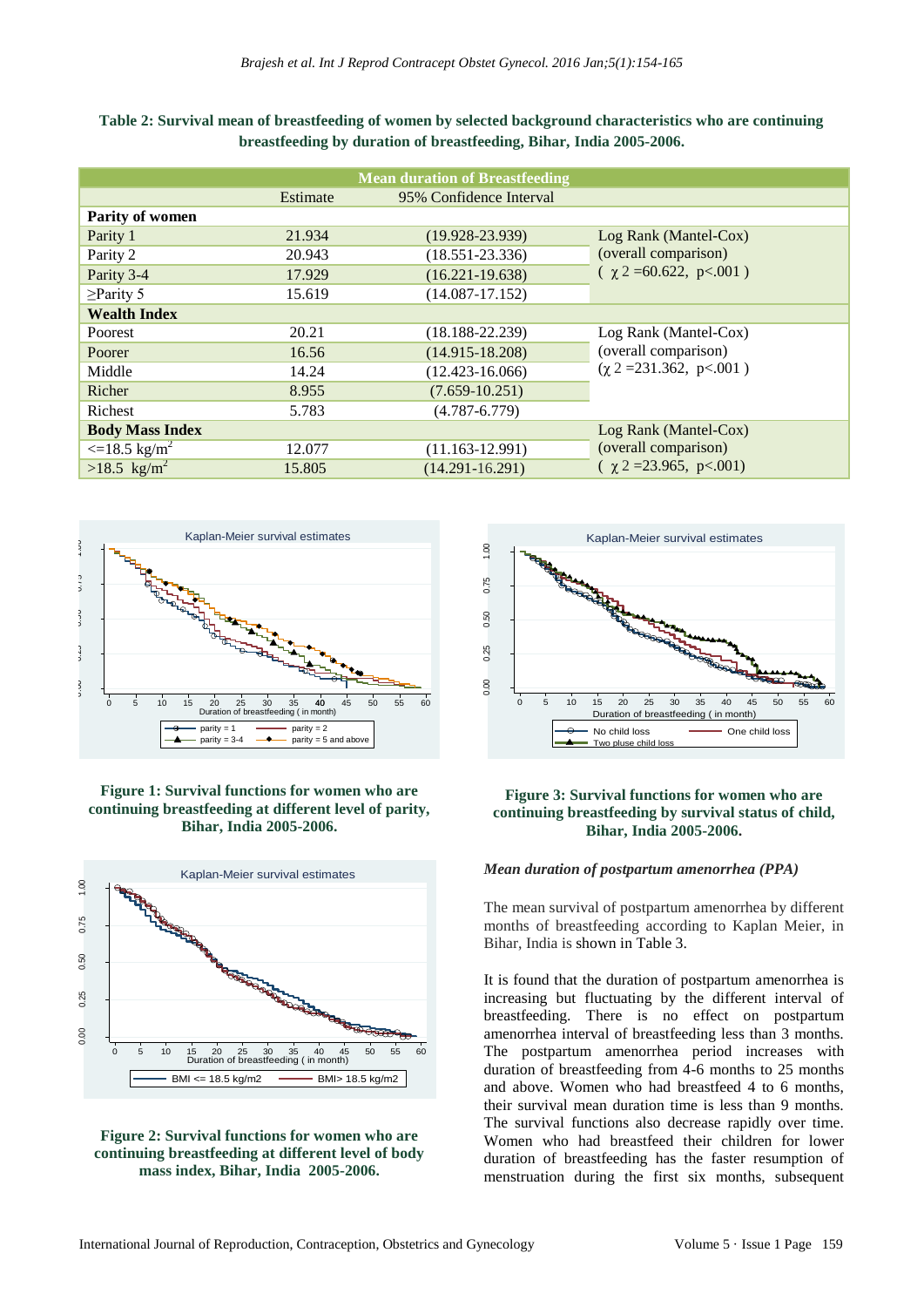point survival functions tends to slow down steadily, duration of PPA decreased substantially up to 24 months by 12 month differences, after that point the function decreased steadily (Figure 4). Figure 5 shows that survival function of postpartum amenorrhea by the parity of women. The postpartum amenorrhea period is increases with increasing parity. The curve is

substantially increases up to 23 months afterwards it is decreasing. Figure 6 gives the duration of postpartum amenorrhea at different level of body mass index. The women who were having low or normal body mass index had similar declining survival function. In this transition, mother's BMI is highly significant and in the expected direction.

**Table 3: Survival mean of postpartum amenorrhea of women by different months of breastfeeding according to Kaplan Meier, Bihar, India 2005-2006.**

| <b>Duration of breastfeeding</b>                                  | <b>Mean</b> |                     | <b>Median</b> |                    |
|-------------------------------------------------------------------|-------------|---------------------|---------------|--------------------|
|                                                                   | Estimate    | 95% CI              | Estimate      | 95% CI             |
| $0-3$ months                                                      | 0.657       | $(0.480 - 0.835)$   | 0.08          |                    |
| 4-6 months                                                        | 8.987       | $(7.034 - 10.941)$  | 8.0           | $(4.277 - 11.723)$ |
| 7-9 months                                                        | 7.711       | $(6.373-9.049)$     | 8.0           | $(6.018-9.982)$    |
| $10-12$ months                                                    | 8.493       | $(5.144 - 11.842)$  | 6.0           | $(3.735 - 8.265)$  |
| $13-15$ months                                                    | 6.893       | $(5.682 - 8.104)$   | 6.0           | $(4.104 - 7.896)$  |
| $16-18$ months                                                    | 9.393       | $(8.040 - 10.745)$  | 8.0           | $(6.183 - 9.817)$  |
| $19-21$ months                                                    | 8.525       | $(7.225 - 9.825)$   | 8.0           | $(5.316 - 10.684)$ |
| $22-24$ months                                                    | 10.092      | $(8.332 - 11.851)$  | 8.0           | $(6.653 - 9.347)$  |
| $25+$ months                                                      | 11.544      | $(10.320 - 12.768)$ | 10.0          | $(9.162 - 10.838)$ |
| Chi-Square $\chi^2$ (2372.966), P<.001<br>$Log Rank (Mantel-Cox)$ |             |                     |               |                    |

Test of equality of survival distributions for the different levels of duration of breastfeeding.



**Figure 4: Survival functions for women who are continuing postpartum amenorrhea at different months of breastfeeding interval, Bihar, India 2005- 2006.**



**Figure 5: Survival functions for women who are continuing duration of postpartum amenorrhea at different level of parity, Bihar, India 2005-2006.**



**Figure 6: Survival functions for women who are continuing duration of postpartum amenorrhea at different level BMI, Bihar, India 2005-2006.**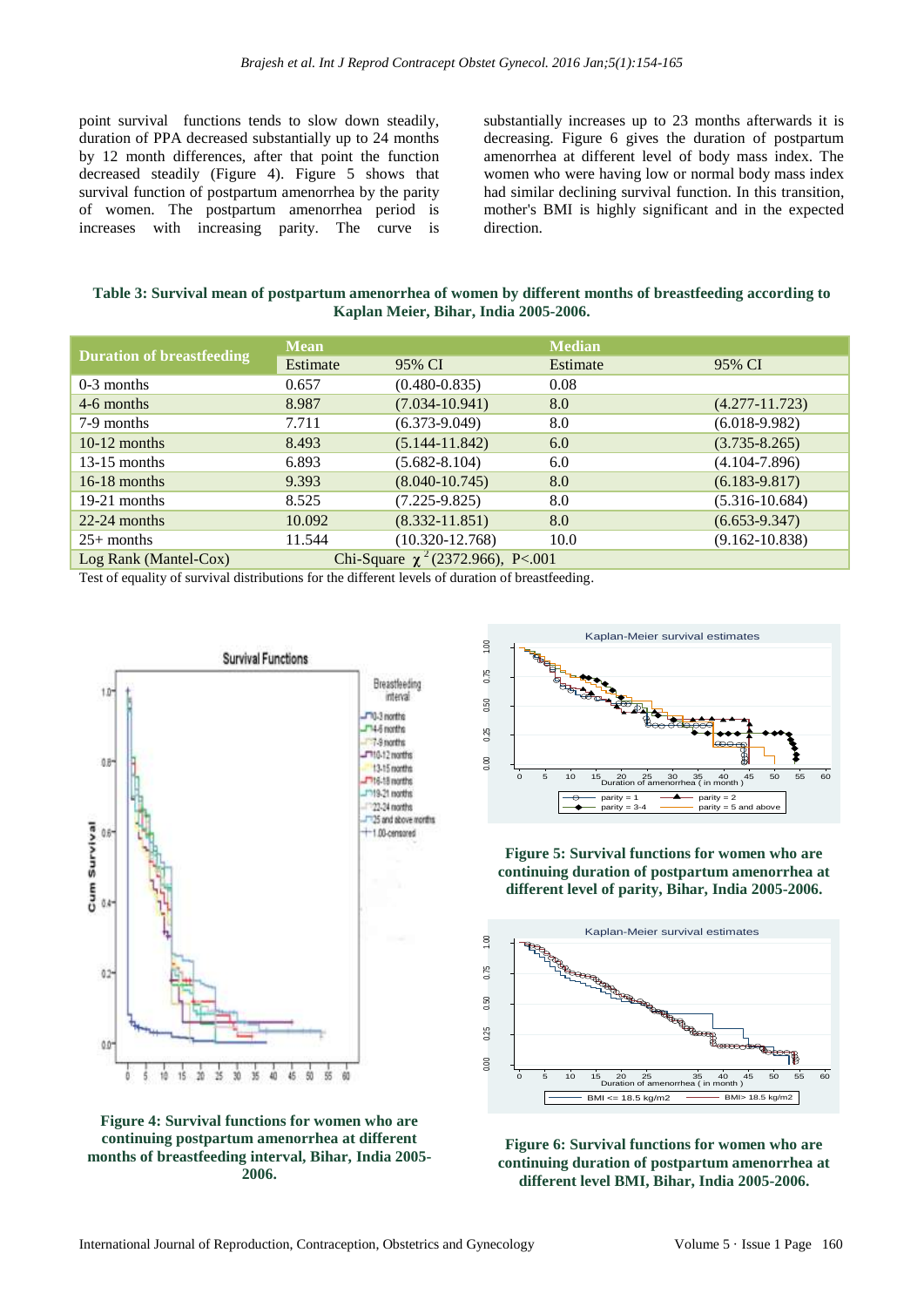Mothers with a BMI greater than  $18.5 \text{ kg/m}^2$  resume ovulation faster than those with a lower BMI and the mothers who receive high amounts of supplements resume menses faster.

### *Mean duration of postpartum amenorrhea (PPA) by background characteristics of women*

Table 4 shows the mean for postpartum amenorrhea by the background characteristics of women in Bihar, India. The length of interval of breastfeeding has a long impact on the duration of amenorrhea. It is found that the length of breastfeeding is having an increasing effect on postpartum amenorrhea, which means the longer duration of breastfeeding leads to longer duration of postpartum amenorrhea. The mean postpartum amenorrhea period increases from 1 month in case of breastfeeding interval of less than 5 months to 12 months in case of 25 months and above. The parity of the women and sex of the child is having slightly an increasing effect on postpartum amenorrhea. The mean for survival time is not much longer in case of female as compared to male. A child's sex had no effect on duration of PPA, suggesting that, in this setting, mothers invested in daughters and sons equally through breastfeeding but in case of residence, rural women have higher mean for survival time than urban women.

Use of contraception is also playing an important role in increasing mean for duration of postpartum amenorrhea. The women who are not using contraception have small mean as compared to women who are using any contraceptive method. There are no much differences in mean for survival time by religion.

Hindu and Muslim women have nearly same mean for survival time except women from other religious groups. The women who were not educated are having higher mean for survival time (duration of amenorrhea) and it is decreasing with increasing education. Age of mother is an important factor for survival duration of PPA, at low level of age the mean for survival time is low, the mean survival times are increasing with increasing age of mother, at pick age of child bearing i.e. 20-24 years to 25-29 years and it is declining first slowly at the age 30- 34 years and then rapidly at the older ages (35 and above). Similarly, in case of age at first marriage is also an important factor for survival duration of post-partum amenorrhea period. The mean survival times are increasing with increasing age at first marriage, at younger age (<19 years) 5 months to older age (30 years and above) 6 months. Child loss is having an effect on the mean duration of PPA to women who have one child loss. The mother with no child loss and two or more children is having less mean for survival time as compared to women who have one child loss.

**Table 4: Kaplan-Meier mean duration of postpartum amenorrhea by some selected background characteristics of women in Bihar, India 2005-2006.**

| Women's                | <b>Mean for</b> | 95%                |
|------------------------|-----------------|--------------------|
| <b>Background</b>      | survival        | <b>Confidence</b>  |
|                        | time            | <b>Interval</b>    |
| <b>Breastfeeding</b>   |                 |                    |
| $0-5$ months           | 1.008           | $(0.79-1.226)$     |
| 6-12 months            | 8.839           | $(6.729 - 10.949)$ |
| 13-24 months           | 9.442           | $(8.471 - 10.412)$ |
| 25 months and above    | 11.544          | $(10.32 - 12.768)$ |
| Parity of women        |                 |                    |
| Parity 1               | 5.311           | $(4.425 - 6.198)$  |
| Parity 2               | 5.459           | $(4.642 - 6.275)$  |
| Parity 3-4             | 5.584           | $(4.887 - 6.281)$  |
| Parity 5 and above     | 5.658           | $(4.959 - 6.357)$  |
| <b>Sex of child</b>    |                 |                    |
| Male                   | 5.504           | $(4.972 - 6.036)$  |
| Female                 | 5.774           | $(5.165 - 6.382)$  |
| <b>Residence</b>       |                 |                    |
| Urban                  | 2.464           | $(2.16 - 2.767)$   |
| Rural                  | 5.023           | $(4.584 - 5.462)$  |
| Use of contraception   |                 |                    |
| Not use                | 3.916           | $(3.557 - 4.275)$  |
| Use                    | 4.156           | $(3.677 - 4.635)$  |
| Religion               |                 |                    |
| Hindu                  | 4.052           | $(3.71 - 4.395)$   |
| Muslim                 | 4.027           | $(3.453 - 4.6)$    |
| Other                  | 0.364           | $(0-0.91)$         |
| <b>Education level</b> |                 |                    |
| No education           | 5.196           | $(4.742 - 5.651)$  |
| Primary                | 3.317           | $(2.672 - 3.962)$  |
| Secondary              | 2.566           | $(2.113 - 3.018)$  |
| Higher                 | 1.304           | $(0.87 - 1.738)$   |
| Age of the mother      |                 |                    |
| $<$ 19 years           | 1.127           | $(0.84 - 1.414)$   |
| $20-24$ years          | 5.89            | $(5.116 - 6.664)$  |
| $25-29$ years          | 7.856           | $(6.952 - 8.759)$  |
| 30-34 years            | 5.265           | $(4.495 - 6.035)$  |
| 35 years and above     | 2.204           | $(1.769 - 2.638)$  |
| Age at first marriage  |                 |                    |
| $<$ 19 years           | 4.994           | $(4.622 - 5.366)$  |
| $20-24$ years          | 3.374           | $(2.364 - 4.384)$  |
| $25-29$ years          | 1.432           | $(0.458 - 2.406)$  |
| 30 years and above     | 6.0             | $(0-17.76)$        |
| <b>Child loss</b>      |                 |                    |
| No loss                | 3.764           | $(3.425 - 4.103)$  |
| One loss               | 4.983           | $(4.24 - 5.726)$   |
| Two or more            | 4.534           | $(3.578 - 5.489)$  |

### *Relative risk on breastfeeding with women's selected background characteristics*

The simultaneous and independent effects that the covariates considered in analysis have on the stop of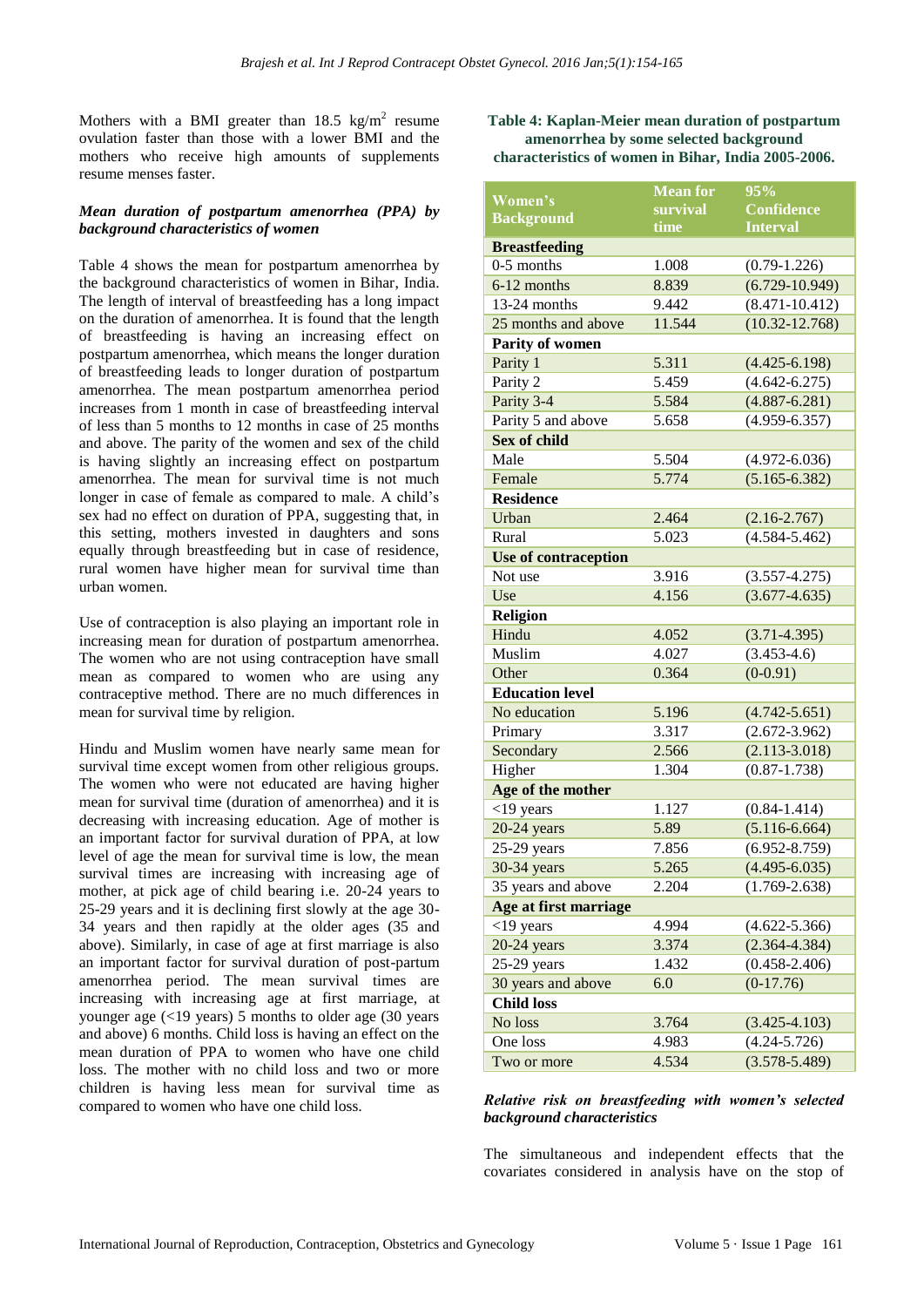breastfeeding can be assess through the multivariate proportional hazard regression model. The coefficient associate with covariate describes the relationship between them and the risk of stop breastfeeding at every time. Their interpretation as a value is rather difficult, but their signs give us sufficient information about the direction in which the risk is changing. A positive sign of coefficient indicates an increase in the risk and negative sign means a decrease in the risk of stop breastfeeding. Further, by exponentiation these regression coefficients we are able to calculate the relative risks associated with the covariate in equation. Values greater than one mean that the relative risk of stop breastfeeding is greater for this group when compared with the reference group. Values less than one indicate the risk is lower for the group being analyzed when compared with the baseline group. Socio-economic and demographic factors associated with duration of breastfeeding are presented in the Table 5.

| Table 5: Cox proportional hazard model estimates of relative risk by some selected background characteristics on |
|------------------------------------------------------------------------------------------------------------------|
| breastfeeding, Bihar, India 2005-2006.                                                                           |

| <b>Background characteristics</b> | <b>Relative risk</b> | P value          | 95% Confidence interval |
|-----------------------------------|----------------------|------------------|-------------------------|
| Age of mother                     |                      |                  |                         |
| <19 years®                        | $\mathbf{1}$         | .                |                         |
| $20-24$ years                     | $1.908**$            | 0.005            | $(1.217 - 2.989)$       |
| $25-29$ years                     | $3.728***$           | 0.000            | $(2.376 - 5.849)$       |
| 30 years and above                | 10.078***            | $\boldsymbol{0}$ | $(6.419 - 15.822)$      |
| Sex of child                      |                      |                  |                         |
| <b>Male®</b>                      | $\mathbf{1}$         | .                |                         |
| Female                            | 0.996                | 0.939            | $(0.904 - 1.098)$       |
| <b>Parity of mother</b>           |                      |                  |                         |
| Parity 1 <sup>®</sup>             | $\mathbf{1}$         | .                |                         |
| Parity 2                          | $0.654***$           | $\mathbf{0}$     | $(0.535 - 0.799)$       |
| Parity 3-4                        | $0.530***$           | $\overline{0}$   | $(0.433 - 0.647)$       |
| Parity 5 and above                | $0.397***$           | $\boldsymbol{0}$ | $(0.317 - 0.497)$       |
| <b>Residence</b>                  |                      |                  |                         |
| <b>Urban®</b>                     | $\mathbf{1}$         | .                |                         |
| Rural                             | 0.917                | .109             | $(.825-1.020)$          |
| <b>Religion</b>                   |                      | .                |                         |
| Hindu®                            | $\mathbf{1}$         | 0.617            | $(0.842 - 1.108)$       |
| <b>Muslim</b>                     | 0.966                | 0.583            | $(0.583 - 2.613)$       |
| Other                             | 1.234                |                  |                         |
| <b>Education level</b>            |                      |                  |                         |
| No Education <sup>®</sup>         | $\mathbf{1}$         | .                |                         |
| Primary                           | 1.080                | 0.380            | $(0.910 - 1.282)$       |
| Secondary                         | $1.196**$            | 0.008            | $(1.048 - 1.365)$       |
| Higher                            | 1.034                | 0.807            | $(0.791 - 1.352)$       |
| <b>Child loss</b>                 |                      |                  |                         |
| No child loss®                    | $\mathbf{1}$         | .                |                         |
| One child loss                    | $1.154*$             | 0.022            | $(1.021 - 1.304)$       |
| Two plus child loss               | 1.139                | 0.125            | $(0.965 \pm 1.345)$     |
| Age at first birth                |                      |                  |                         |
| $<$ 19 years $\circledR$          | $\mathbf{1}$         | .                |                         |
| $20-24$ years                     | $0.809***$           | $\mathbf{0}$     | $(0.721 - 0.908)$       |
| $25-29$ years                     | $0.568***$           | $\overline{0}$   | $(0.429 - 0.752)$       |
| 30 and above                      | 0.546                | 0.063            | $(0.289 - 1.033)$       |
| <b>Contraceptive use</b>          |                      |                  |                         |
| <b>Use®</b>                       | $\mathbf{1}$         | .                |                         |
| Not use                           | $1.160**$            | 0.008            | $(1.040 - 1.293)$       |
| <b>Delivery status</b>            |                      |                  |                         |
| Caesarean®                        | $\mathbf{1}$         | .                |                         |
| Normal                            | 0.884                | 0.56             | $(0.585 - 1.337)$       |
| <b>Working status</b>             |                      |                  |                         |
| Working®                          | $\mathbf{1}$         | .                |                         |
| Not working                       | 1.024                | 0.686            | $(0.913 - 1.148)$       |

Significance: \*\*\*p<0.001, \*\*p<0.01, \*p<0.05,  $\circledR$  is the reference category.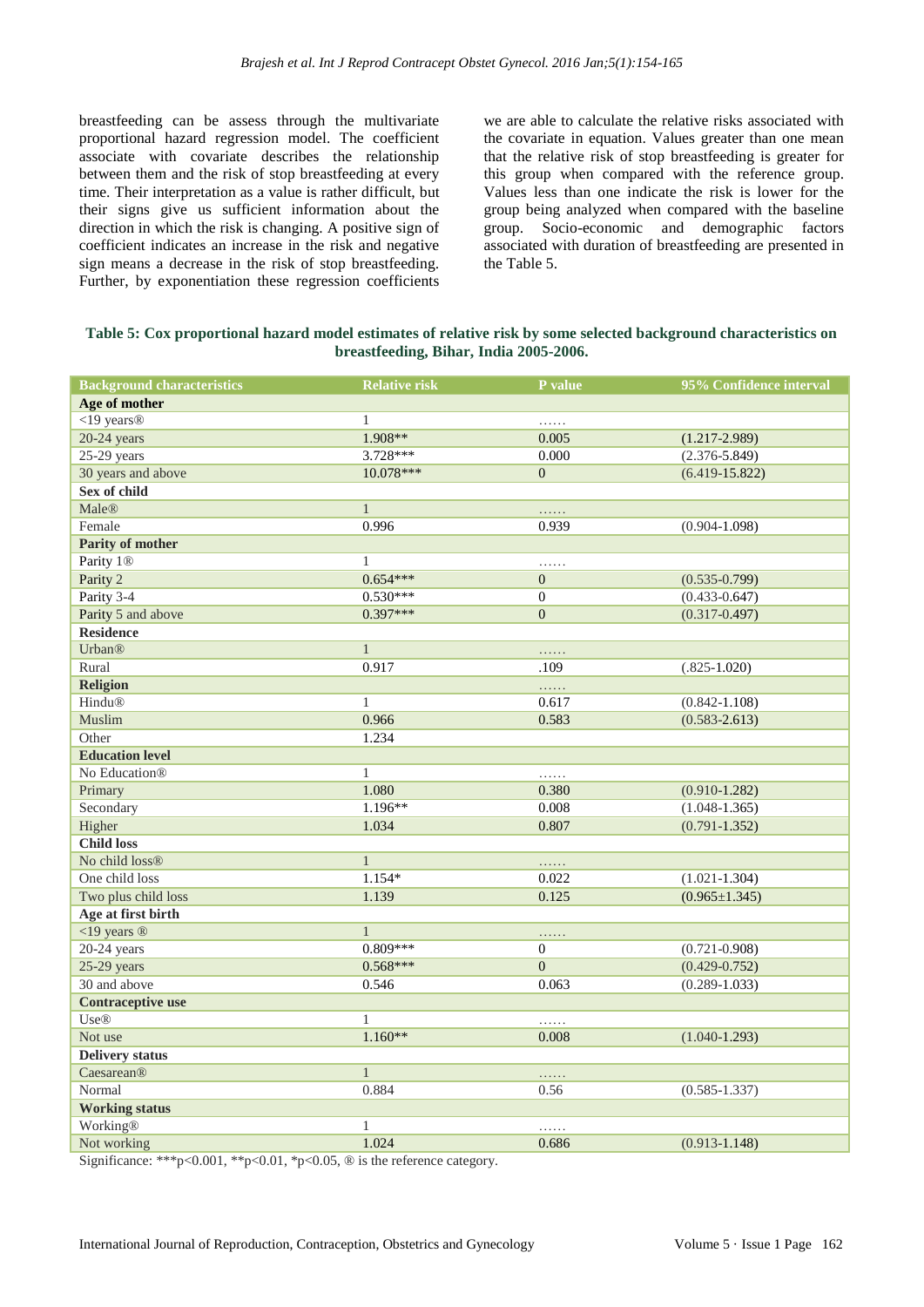The proportional hazard analysis has identified that mother age, age at first birth, parity of mother, education of mother ,contraceptive use and status of child survival are play a significant role on the risk of termination of breastfeeding while sex of child, residence, religion, delivery status, working status are found insignificant effect.

Those women who are at younger age (<19 years) and (20-24 years) had a lower risk to stop breastfeeding as compared to women with older age after controlling for all covariates included in the model. After the age 30 years women have 10 times at risk of stop breastfeeding as compared to younger women (less than 19 years). In case of sex of the child, there is no much difference in breastfeeding pattern among the women. Residence does not play a significant role in risk to stop breastfeeding practices among women in Bihar. There is no much difference in rural and urban areas. Parity of women plays a highly significant role, after controlling to all the covariate in the model. There are less risks of women at parity two (35%), at parity 3 to 4 (53%) and parity 5 and above (39%) with compared to the reference group parity one. So the parity of women is the highly significant at all the level of parity. Religion is not playing a very significant role in duration of breastfeeding; all are at the same level of breastfeeding practices among the women. The risk of stop breastfeeding increased with increasing maternal education; as compared to illiterate women, the risk of stop breastfeeding is positive. In case primary and higher educated women the risk are similar like illiterate women, but at the secondary level of education, it is (19%) higher with the reference category. Survival status of child plays a significant impact on the duration of breastfeeding. The risk of stop breastfeeding is found to be more than 15% in case of women who experience one child loss, 13% in case of women who have more than two children loss than women who have no experience of child loss.

A negative and strong association is found between duration of breastfeeding and age at first birth of mother. When controlled other covariates the age at first marriage and taken age less than 19 years as a reference then the risk of stop breastfeeding is decreasing (by 22% in case of 20-24 years and 44% in case of age group 25-29 years) with increasing age at first birth of mother. There is a variation in duration of breastfeeding among contraceptive users and non-users. Those women who are using contraceptive have 16% more risk of stop breastfeeding as compared to women those are not using any method of contraception. Mothers who deliver their child in the normal way reported 22% less likely to terminate breastfeeding than the mothers who deliver their child in the caesarean situation. Working women are more likely to breastfeed for a slightly longer duration as compared with their non-working counterparts.

# *Effect of background characteristics on the duration of post-partum amenorrhea (PPA)*

To assess the partial effect of the explanatory variables on the duration of postpartum amenorrhea while controlling all the other covariates, a multivariate proportional hazard model is performed. The results are presented in Table 6. After the adjustment of other covariates under study, the duration of breastfeeding has a negative association with the risk of returns to menses. The value of relative risk is found in negative direction of duration of breastfeeding categories from low to high. It is found that the longer duration of breastfeeding leads to longer duration of PPA.

# **Table 6: Cox proportional hazard model estimates of relative risk of socio-demographic characteristics and effect of breastfeeding variables on post-partum amenorrhea, Bihar, India 2005-2006.**

| <b>Background</b>                                                       | <b>Relative</b> | <b>P</b> value | 95% CI            |  |  |
|-------------------------------------------------------------------------|-----------------|----------------|-------------------|--|--|
| characteristics                                                         | risk            |                |                   |  |  |
| <b>Duration of breastfeeding</b>                                        |                 |                |                   |  |  |
| $0-5®$ months                                                           | 1               |                |                   |  |  |
| 6-12 months                                                             | 1.128           | 0.181          | $(0.946 - 1.342)$ |  |  |
| 13-24 months                                                            | 1.201*          | 0.009          | $(1.046 - 1.380)$ |  |  |
| 25 and above                                                            | $0.216***$      | $\overline{0}$ | $(0.189 - 0.247)$ |  |  |
| months                                                                  |                 |                |                   |  |  |
| <b>Parity of mother</b>                                                 |                 |                |                   |  |  |
| Parity 1 <sup>®</sup>                                                   | 1               | 0000000        |                   |  |  |
| Parity 2                                                                | $0.748***$      | 0              | $(0.667 - 0.839)$ |  |  |
| Parity 3-4                                                              | $0.720***$      | $\Omega$       | $(0.652 - 0.795)$ |  |  |
| Parity 5 and                                                            | $0.701***$      | $\theta$       | $(0.635 - 0.775)$ |  |  |
| above                                                                   |                 |                |                   |  |  |
| <b>Residence</b>                                                        |                 |                |                   |  |  |
| Urban®                                                                  | 1               |                |                   |  |  |
| Rural                                                                   | $0.901*$        | 0.003          | $(0.840 - 0.966)$ |  |  |
| Contraceptive use                                                       |                 |                |                   |  |  |
| Not use <sup>®</sup>                                                    | 1               |                |                   |  |  |
| use                                                                     | 1.217***        | $\overline{0}$ | $(1.123 - 1.318)$ |  |  |
| Significance: ***p<.001, **p<0.01,*p<0.05, $\circledR$ is the reference |                 |                |                   |  |  |

category

By considering 0-5 months of breastfeeding interval as a reference category the risk of menses are increasing by 13% in case of breastfeeding interval 6-12 months. The findings also shows that the risk of menses are increasing by 20 % in case of breastfeeding interval 13-24 months by controlling other covariate in the model,  $(RR = 1.20)$  $,p < 0.05$ ).

The risk of menses are significantly decreasing by 88% in case of breastfeeding interval is 25 months and above  $(RR = 0.216, p < 0.001)$  with the reference category. In fact, for every one month increase in duration of breastfeeding, the risk of resumption of menses decreases. The coefficients are found highly significant for the current reporting data sets of mother by last but at least one child birth. The increase in parity are found with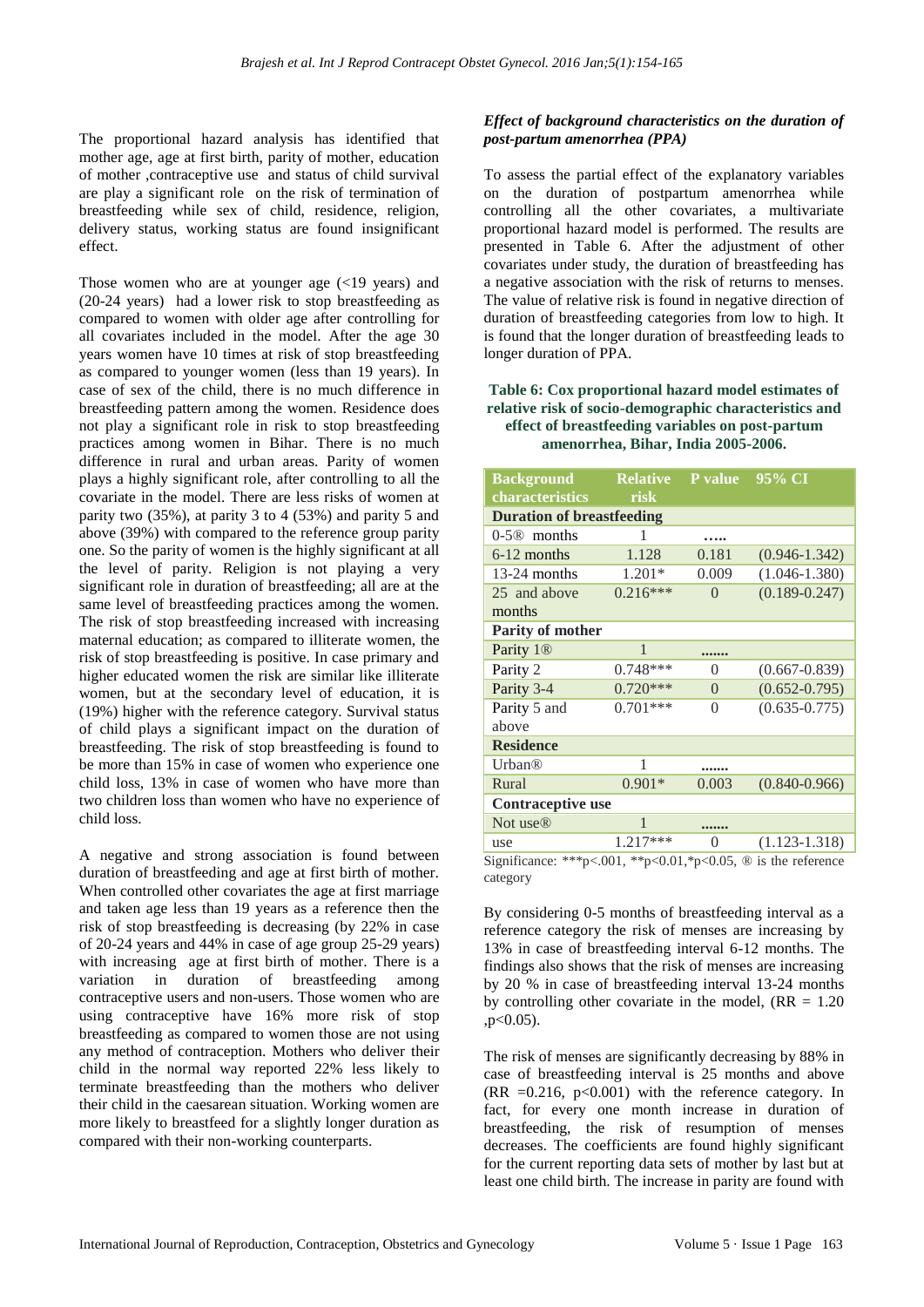decrease in the relative risk of postpartum amenorrhea indicates that mothers those who have higher parity have experienced longer duration of postpartum amenorrhea.



#### **Figure 7: Survival functions at mean of covariate for women who are continuing duration of postpartum amenorrhea, Bihar, 2005-2006.**

There is nearly one-fourth less chance of relative risk in women who have at parity level one as compared with women who have zero parity, in case of 3-4 children (28%) and more than 5 children (30%) have less relative risk of PPA period. Residence of women shows insignificant association with the duration of postpartum amenorrhea period. There is only 10% less risk of PPA in rural women as compared to urban women. Contraception also plays an insignificant role in the duration of PPA period. Women who are using any contraceptive method have 22% higher relative risk of postpartum amenorrhea period as compared to women who are not using any contraceptive method.

# **DISCUSSION**

The multivariate analysis of determinants of duration of postpartum amenorrhea among women in Bihar has been investigated in relation to characteristics of mother and her child indicate that the duration of breastfeeding, parity, contraceptive use, residence, survival status of child, age of mother, age at first birth, age at first marriage, religion, residence, sex of child, education level, economic activity, delivery status directly or indirectly impact on the duration of postpartum amenorrhea study also support the study by Singh SN in 1993, Sivakami M in 2003, Srinivasan K in 1989. 18-20 This study indicates that around 65% of women had never used any contraception. Majority of women were breastfeeding their children for shorter duration of less than 5 months. Half of the women were having more than 3 children. Mean survival for duration of breastfeeding by the parity of women decreases from the low parity to high parity of the women.

The women belonging to poorest and poorer wealth index categories have high mean survival for breastfeeding and low in case of richest wealth quintile. Age of mother, age at first birth, survival status of child, parity, education,

contraceptive use have a significant impact on duration of breastfeeding. Relative risk of stop breastfeeding are decreasing by increasing parity of women, age at first birth, normal delivery status and increasing by age of mother, education, child loss, use of contraceptive and not working condition. Sex of child, religion and residence are not having much impact on duration of breastfeeding practices among women. Women with at least secondary schooling have greater probabilities of earlier stop breastfeeding than those with lower formal education, after controlling for all the remaining variables.<sup>21-23</sup> The finding shows that 20% of risk in decreasing breastfeeding interval 13-24 months and 21% in 25 months and above.

Among the demographic variable two important variables are associated with resumption of menses: parity and use of contraception. Increased parity substantially reduces the risk of resuming menses after controlling for all the other factors. Duration of breastfeeding, parity, residence, contraceptive use have a significant impact on duration of PPA and empirical evidence indicates that longer and more frequent breastfeeding may increase the length of an ovulatory period . Mothers with a BMI greater than 18.5  $\text{kg/m}^2$  resume ovulation faster and high mean for duration of breastfeeding than those with a lower BMI. The use of contraception also increases the risk of resuming menstruation earlier. That is women who used contraception methods are more likely to resume menses than women who did not use contraception.

#### **CONCLUSION**

The direction despite the results obtained in this study, breastfeeding cannot be expected to automatically reduce fertility in all circumstances for individual women, particularly among most modern segments of population, especially in countries/states where the practice of contraception is not widespread. Intervention programs aimed at increasing natural contraceptive method like PPA and use may need to involve different approaches, including promoting couples' discussion of fertility preferences and natural family planning, improving women's self-efficacy in negotiating sexual activity and increasing their breastfeeding practices. Policies are needed to encourage the rural families to give their girls a chance of attending higher level education then women can get better knowledge to benefit of breastfeeding practices and PPA gap. In consequence postpartum infertility associated with breastfeeding practices are important factors, which reduces overall fertility levels.

#### *Limitation of study*

From the available data of NFHS-3 we tried to estimate a reliable and valid result. But it is not free from all bias. The analysis has been carried out separately for duration of PPA and duration of breastfeeding following the birth of the last born child. Some explanatory variables, which were interrelated, are excluded from the multivariate